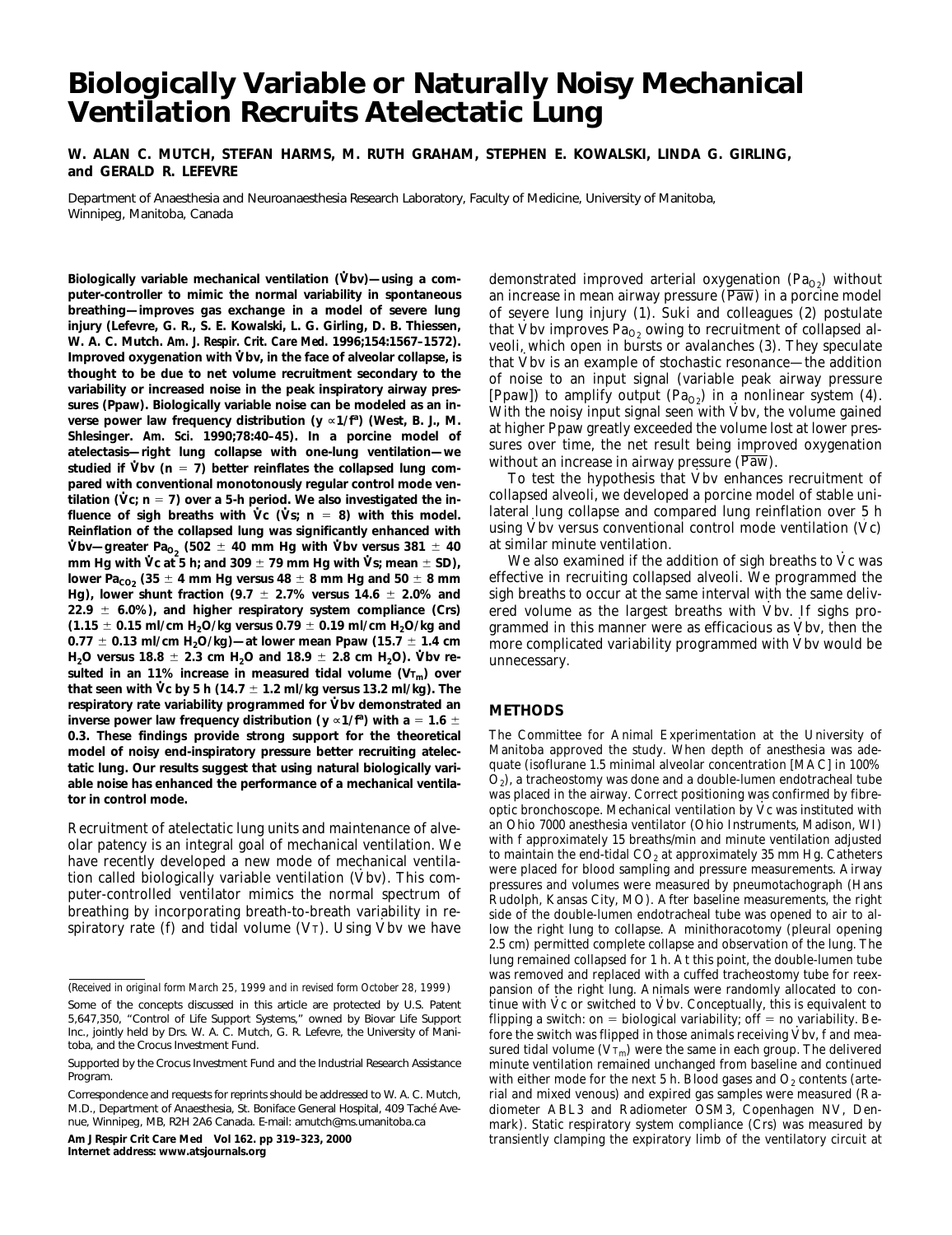end inspiration. Calculated indices included shunt fraction  $(\dot Q_S/\dot Q_T)$ , and Crs  $(\Delta V/\Delta P)$ .

### **Computer-controlled Ventilation**

The computer-controller and software for the ventilator have been previously described (1). Data for the modulation file were obtained from an awake, spontaneously breathing animal. The variability file from an awake, spontaneously ble<br>used with Vbv is shown in Figure 1.

## **Computer-controlled Sigh Ventilation**

Examination of Figure 1 reveals four instantaneous breaths below 10 breaths/min. To deliver computer-controlled sighs, a modulation file was written so that all instantaneous breaths were set to 15 breaths/ min except at the four time periods where the instantaneous breaths were  $<$  10 breaths/min. At these times the instantaneous breath rate was programmed as shown in Figure 1. Thus, each of these low breath rates resulted in delivery of a large VT or sigh breath at the same inrates resulted in delivery or a large V<sub>1</sub> or sign breath at the same in-<br>terval and magnitude as those programmed for Vbv. In addition, the duration of the modulation file was the same as with Vbv before it looped to repeat itself. Experiments were done *post hoc* in this group. Every attempt was made to ensure that this group did not differ at baseline or with one-lung ventilation from the other two groups. ·

#### **Post hoc Analysis**

Data acquisition files of airway pressure and flows were processed to integrate the area under the pressure–time and flow–time curves to give Paw and volume. Mean Ppaw was also calculated.

# **Statistical Analysis**

Data were analyzed by repeated measures analysis of variance (ANOVA). A p value  $\leq 0.05$  was considered significant for group  $\times$ time interactions or differences between groups. Comparisons between and within groups were based on generated least-squares means matrices with Bonferroni's correction applied when multiple comparisons were made. Data are presented as mean  $\pm$  SD unless otherwise noted.

Inverse power law analysis was done as follows: mean instantaneous f was determined, then each instantaneous f was subtracted from mean f, this value was squared, then log transformed. These data were partitioned into incremental bins of equal size to determine their

frequency distribution. The probability of each frequency was determined by Ni/N where  $Ni =$  number of observations in a given frequency bin and  $N =$  total number of observations. A log transform of the probability distribution was derived. The log probability distribution versus log f variation was plotted. The confidence interval and correlation coefficient were derived by regression analysis.

## **RESULTS**

Data were analyzed on 22 experiments  $(n = 7 \text{ with } \dot{\text{V}})$  and Data were analyzed on  $\mathbb{Z}^2$  experiments (if  $\mathbb{Z}^2$  with vbv and  $\mathbf{V}$ c and  $\mathbf{n} = 8$  with Vs). Measured mean f was the same in all groups at baseline values and during the period of one-lung ventilation. At these times, there were only minor differences seen for any measured parameter between groups (Table 1). Importantly, at baseline there were no differences in  $Pa<sub>O2</sub>$ ,  $Pa_{CO<sub>2</sub>}$ , Qs/Q $T$ , Ppaw, V $T$  or Crs between groups. With onelung ventilation, the  $Pa<sub>O2</sub>$  decreased significantly with approxireflix a 4-fold increase in  $\dot{Q}_5/\dot{Q}_T$ . The Ppaw nearly doubled. The Crs decreased to approximately 40% of baseline values. After 60 min both lungs were again ventilated. In the group First to him both lungs were again ventuated. In the group<br>receiving Vbv and Vs, the computer-controller was activated. In these two groups, the delivered minute ventilation was not changed from its baseline settings with Vc. Mean f was scaled to 15 breaths/min, the same mean rate as in the control · group—measured rate with Vbv remained unchanged from baseline at 13.9 breaths/min; coefficient of variation 18%. At baseline at 15.5 breakismin, coefficient of variation 1676. At 5 h,  $Pa_{O_2}$  was significantly higher with Vbv than in the other two groups [group  $\times$  time interaction (G  $\times$  T); p  $<$  0.0001]). Carbon dioxide clearance was superior with  $V$ bv such that  $Pa_{CO_2}$  was significantly lower at 5 h than for the other two groups  $(G \times T; p < 0.0001)$ . Mean Ppaw was lower at 5 h with Vbv than with Vc or Vs  $(G \times T; p < 0.0001)$ . VT was signifi-<br>Vbv than with Vc or Vs  $(G \times T; p < 0.0001)$ . VT was significantly greater with Vbv at 5 h (G  $\times$  T; p  $<$  0.0001). Crs was eanily greater with Vbv at 3 if  $(G \times 1, p \times 0.0001)$ . Cis was<br>much greater with Vbv by 5 h than in the other two groups  $(G \times$ T;  $p < 0.0001$ ).

Figure 2 shows the changes in  $Pa<sub>O2</sub>$  over time for each group from Time 0 (end one-lung ventilation) to experiment group from Time  $\sigma$  (end one-rang vendation) to experiment<br>completion at 5 h. The  $Pa_{O_2}$  increases more rapidly with Vbv



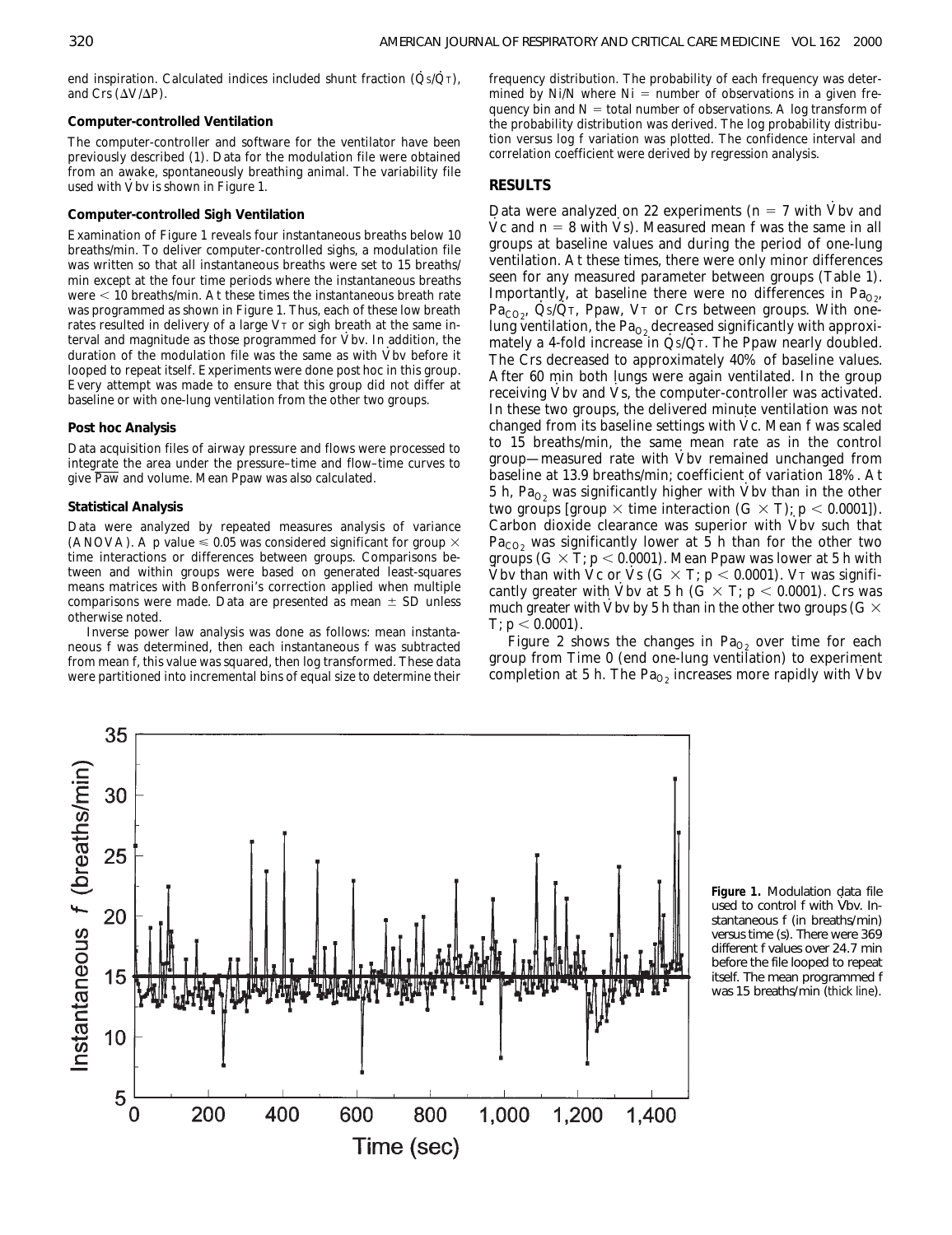$V$  **COMPARISON OF Vbv, Vc, AND Vs EXPERIMENTS\*** 

**TABLE 1**

|                                         | Vbv Group<br>$(n = 7)$            | Vc Group<br>$(n = 7)$     | Vs Group<br>$(n = 8)$ |
|-----------------------------------------|-----------------------------------|---------------------------|-----------------------|
| $PaO2$ , mm Hg                          |                                   |                           |                       |
| <b>Baseline</b>                         | $521 \pm 25$                      | $515 \pm 39$              | $561 \pm 34$          |
| One-lung ventilation                    | $101 \pm 15$                      | $109 \pm 34$              | $114 \pm 18$          |
| 5h                                      | $502 \pm 40^{11}$                 | 381 $\pm$ 40 <sup>§</sup> | $309 \pm 79$          |
| $PaCO2$ , mm Hg                         |                                   |                           |                       |
| <b>Baseline</b>                         | $34.7 \pm 2.2$                    | $34.9 \pm 2.4$            | $38.2 \pm 4.7$        |
| One-lung ventilation                    | $60.3 \pm 7.1^{\dagger}$          | $60.3 \pm 4.2^5$          | $67.0 \pm 7.9$        |
| 5h                                      | $34.9 \pm 3.7^{\dagger\ddagger}$  | $48.4 \pm 8.4$            | $50.2 \pm 7.5$        |
| $\dot{Q} s / \dot{Q} \tau$ , %          |                                   |                           |                       |
| <b>Baseline</b>                         | $9.8 \pm 3.5^{\ddagger}$          | $9.2 \pm 3.5^5$           | $6.9 \pm 2.9$         |
| One-lung ventilation                    | $40.1 \pm 4.4$                    | $38.4 \pm 9.5$            | $39.8 \pm 6.6$        |
| 5h                                      | $9.7 \pm 2.7^{\dagger\ddagger}$   | $14.6 \pm 2.0^5$          | $22.9 \pm 6.0$        |
| Ppaw, cm $H_2O$                         |                                   |                           |                       |
| <b>Baseline</b>                         | $15.3 \pm 1.7$                    | $14.9 \pm 2.1$            | $15.9 \pm 3.3$        |
| One-lung ventilation                    | $29.0 \pm 5.4$                    | $27.7 \pm 3.7$            | $25.5 \pm 3.7$        |
| 5h                                      | $15.7 \pm 1.4^{\dagger \ddagger}$ | $18.8 \pm 2.3$            | $18.9 \pm 2.8$        |
| V <sub>T</sub> , ml/kg                  |                                   |                           |                       |
| <b>Baseline</b>                         | $13.3 \pm 0.8$                    | $13.9 \pm 0.6$            | $14.1 \pm 0.9$        |
| One-lung ventilation                    | $9.7 \pm 2.0$                     | $9.9 \pm 1.4$             | $10.2 \pm 0.9$        |
| 5h                                      | $14.7 \pm 1.2^{\dagger \ddagger}$ | $13.2 \pm 1.6$            | $12.2 \pm 0.8$        |
| Crs, ml cm $H_2O^{-1}$ kg <sup>-1</sup> |                                   |                           |                       |
| <b>Baseline</b>                         | $1.03 \pm 0.13$                   | $1.11 \pm 0.17$           | $1.11 \pm 0.15$       |
| One-lung ventilation                    | $0.42 \pm 0.16$                   | $0.44 \pm 0.11$           | $0.52 \pm 0.10$       |
| 5 h                                     | $1.15 \pm 0.15$ <sup>†‡</sup>     | $0.79 \pm 0.19$           | $0.77 \pm 0.13$       |

Values are expressed as mean  $\pm$  SD.

 $\frac{1}{p}$  p < 0.05 Vbv versus Vc.

 $p < 0.05$  Vbv versus Vs.

 $\frac{1}{9}$  p < 0.05 Vc versus Vs.

and reaches a higher asymptote ( $p < 0.0001$  group  $\times$  time interaction) than in the other two groups.

At baseline, during Vc, minute ventilation, the product of f and  $V_{T_m}$  ( $f \times V_{T_m}$ ) was not different for Vbv versus Vc (186  $\pm$ and  $V_{\rm Im}$  ( $V_{\rm vol}$ ) was not different for VDV versus VC (100  $\pm$  11 ml/kg with Vbv and 187  $\pm$  10 ml/kg with Vc). With onelung anesthesia with both groups on Vc, measured VT decreased as airway pressure increased. This is compatible with the volume lost because of the compliance of the anesthesia circuit (circuit compression volume; 2 ml/cm  $H_2O/L$  in this case). With switch to Vbv, the measured minute ventilation product increased despite unchanged ventilator settings. The  $f \times V_{T_m}$  product increased solely as a consequence of an in-·



*Figure 2.* Pa<sub>O2</sub> versus time for the 3 experimental groups. Group  $\times$ Figure 2. Pa<sub>O2</sub> versus time for the 3 experimental groups. Group  $\times$  time interaction by ANOVA, p  $<$  0.0001. With Vbv, Pa<sub>O2</sub> increases more quickly and approaches a higher asymptote.

Time (hr)

crease in measured VT. Measured f remains unchanged  $($  > 75 instantaneous breath intervals and V<sup>T</sup> measured per observation with Vbv). Measured V $\scriptstyle\rm T$  was approximately 11% greater with Vbv at 5 h compared with Vc, such that V $\dot{\text{V}}$ bv = V $\dot{\text{V}}$ c +  $\text{eV}$  $\alpha$ V $\dot{\rm v}$ c with  $\alpha = 0.11$ .

In Figure 3 we have plotted log probability distribution versus log variability in f. An inverse power law frequency distribution was seen with slope  $-1.6 \pm 0.3$ .

# **DISCUSSION**

In this simple experimental model of reversible atelectasis deflation of one lung in the pig—Vbv resulted in more rapid and greater recruitment of collapsed lung. Our results are compatible with the theoretical model that "noisy" Ppaw would patible with the theoretical model that holds for paw would increased 11% under these experimental conditions. Suki and coworkers showed the probability functions for alveolar recruitment, which occur in avalanches (3, 5). These functions follow inverse power law frequency distributions ( $y \propto 1/f^a$ ; examples of noise in natural phenomena) (6), with slopes of  $-1.1$  to  $-2.5$ . We have plotted the probability distribution of the variability in f used with Vbv (Figure 3). This function also follows an inverse power law frequency distribution with a negative slope of 1.6.

Suki and coworkers suggest that "both the magnitude and timing of pressure excursion applied at the airway entrance during artificial ventilation may be critical in triggering the avalanche process of alveolar recruitment" (3). As such, variable f and V<sub>T</sub> with Vbv presumably facilitates this avalanche process. The increase in the  $f \times V_{T_m}$  product is the fundamental<br>change with  $\dot{M}_{T_m}$ . The increase in measured  $V_{T_m}$  is assumed in change with Vbv. The increase in measured  $\nabla$ r is compatible with the improved Crs seen at 5 h with Vbv. Gunnarsson and coworkers have shown a positive correlation between shunt fraction and the area of atelectasis as measured by computed tomography during anesthesia (shunt =  $1.6 \times$  atelectatic area + 1.7) (7). If such results apply to this experiment, Vbv would have resulted in a net 3% greater atelectatic area recruited han with Vc. Although of small magnitude, this change would represent 3 to 4 times greater area if such lung were aerated (8) (in this instance a difference in area of 9 to 12%). At 5 h,  $\frac{1}{2}$ S/ $\frac{1}{2}$  was returned to baseline with Vbv but remained ele-



*Figure 3.* Log–log plot of probability distribution versus f variability used to program the biologically variable ventilator. A y  $\propto$ 1/f<sup>a</sup> plot is obtained with  $a = 1.6 \pm 0.3$ . The solid box shows the probability dis-<br>tribution with  $\mathcal{Y}_2$ . The probability is 4 with as foundality. The fame tribution with Vc. The probability is 1 with no f variability. The f variability is shown as 1 because the log of zero variability is undefined. The difference in the behavior of the two ventilatory modes is clear.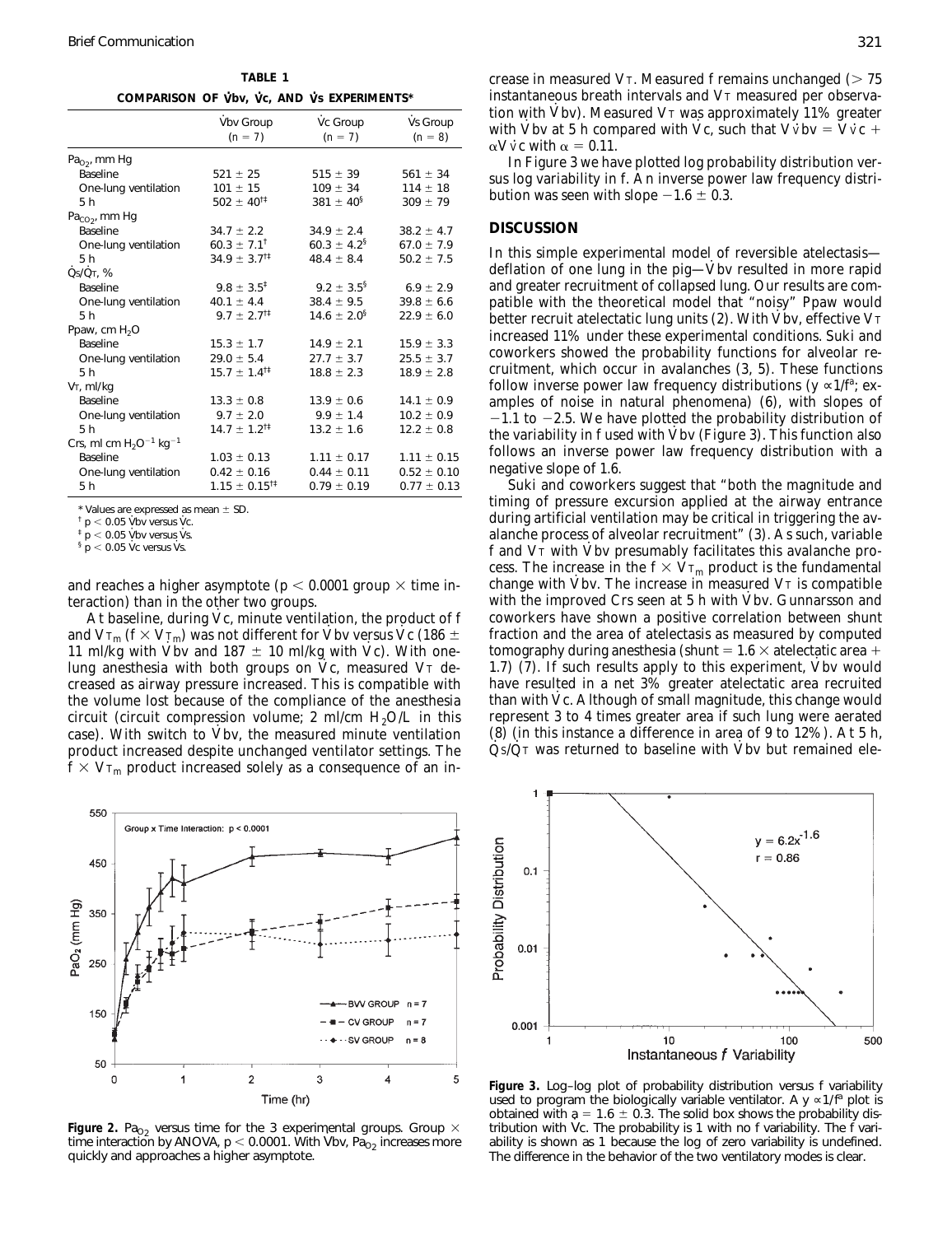vated at almost 160% of normal with  $\dot{\rm V}{\rm c}$  and 330% of normal with Vs, suggesting near complete recruitment of atelectatic lung with "noisy" ventilation. The lower  $Pa_{CO_2}$  in the Vbv group also suggests better matching of ventilation to perfusion  $\overline{\text{V}_A/\text{Q}}$ .

Examination of Figure 1 reveals 4 low-frequency rates in the modulation file/cycle with instantaneous f approximately  $7/m$ in. As mean  $V_T$  in this group was 14.7 ml/kg, the calculated volume of the lowest breath rate would be  $(13.9/7 \times 14.7)$  ml/ kg or 29 ml/kg. Concern was raised that the large V<sub>T</sub> with the low-frequency breaths represented sighs and that volume recruitment by this mechanism alone could account for the documented improvement in gas exchange during Vbv.

To address this issue, we examined eight additional animals  $\overline{V}$  is different to same, we can include the dignal control at an initial control of  $\overline{V}$  couply, ventilated in the same manner as the original  $\overline{V}$  c group, but submitted to programmed "sighs" of identical magnitude and frequency as the low-frequency, large VT breaths in<br>the Vlas frame. Thus, this group of orienal successive and to the the Vbv group. Thus, this group of animals was exposed to the same inflation stress as the Vbv group but without the biologically variable noise of the Vbv group. Despite essentially identical measurements of gas exchange and respiratory mechanics · at baseline values and during one-lung ventilation, Vs was not associated with any improvement in these parameters as seen<br>with  $\vec{X}$ lay often 5 h of machenical contilation and conformed use with Vbv after 5 h of mechanical ventilation and conferred no<br>columnation command with  $\dot{N}_c$  alone (see Table 1). Because advantage compared with Vc alone (*see* Table 1). Pa<sub>O2</sub> and shunt fraction were, in fact, worse with this ventilatory mode, with the proviso that this was a *post hoc* comparison. ·

Although the issue of sighs as an effective volume recruitment maneuver during prolonged ventilation is controversial, examination of the literature suggests that sighs are only effective when administered as a sustained inflation with high pressures under specific circumstances. Sighs of the magnitude<br>case during Vha have not have about to me have handfairly seen during Vbv have not been shown to produce beneficial effects on Crs or gas exchange (9). Balsys and coworkers have shown that even larger sighs of 46 ml/kg resulted in unsustained increases in compliance and insignificant increases in  $Pa<sub>O2</sub>$  in healthy lungs in mechanically ventilated dogs (10). Bond and coworkers demonstrated that sustained inflation increased respiratory compliance only during conventional mechanical ventilation using low  $V_T$  (7 ml/kg) and low end-expiratory pressure. Sustained inflation was of no benefit during conventional ventilation with high  $V_T$  (14 to 17 ml/kg)—the range of the current study—or with low V<sub>T</sub> and high end-expiratory pressure (11). Tusman and coworkers showed that a recruitment strategy (VT up to 18 ml/kg coupled with increasing levels of positive end-expiratory pressure [PEEP] up to 15 cm  $H<sub>2</sub>O$ ) can improve arterial oxygenation after 40 min of anesthesia (12). Pelosi and coworkers demonstrated that gas exchange and respiratory mechanics were improved with 3 consecutive sighs/min at 45 cm  $H<sub>2</sub>O$  plateau pressure over 1 h in patients with acute respiratory distress syndrome (ARDS) ventilated with a lung-protective strategy. The improvements seen were lost within 1 h after return of ventilatory parameters to baseline values (13). Thus, improvement in gas exchange occurs at the expense of increases in mean and Ppaw with sustained alveolar recruitment and it is not surprising that the relatively modest sighs delivered during Vs resulted in no benefit in the current study.

Biologically variable ventilation confers the advantage of improved gas exchange at an unchanged Paw and a lower miproved gas exeminge at an unchanged 1 aw and a rower<br>Ppaw than either  $\dot{V}c$  or  $\dot{V}s$ . Exclusive to  $\dot{V}bv$ , the animals also received many small V<sub>T</sub>/cycle with the potential for alveolar derecruitment.

Ongoing atelectasis is of significant concern during general anesthesia with mechanical ventilation (8). The near complete  $r_{\text{e}}$  and  $\dot{Q}_{\text{S}}/\dot{Q}_{\text{T}}$  to baseline values with Vbv indi-

cates better  $\dot{V}$   $\Delta/Q$  matching over time during a lengthy period of anesthesia in the present study. As such, Vbv may be of clinical relevance for control mode ventilation during anesthesia (14).

All variability files used to date in the laboratory have demonstrated inverse power law frequency distributions and all have been obtained by lengthy collections of physiological signals such as heart rate (1), respiratory rate, and blood pressure (15). Variability in these physiological signals is ubiquitous in mammals (16–18). Further clarification is necessary to determine if biological variability is representative of stochastic resonance as defined by Suki and coworkers (2). If such turns out to be the case, then biological variability to recreate normal variation in VT and f may be an example of tuned noise to enhance an output ( $Pa<sub>O2</sub>$ ) in a nonlinear system (4). We have demonstrated that the programmed variability follows an inverse power law frequency distribution. This "noisy" behavior may explain the effectiveness of Vbv. It is important to realize that signals with inverse power law frequency distributions are not random ( $a = 0$  or white noise). Others have suggested that such biologically variable noise demonstrates deterministic behavior (19, 20). This experiment provides strong support for the theoretical proposal of how noisy Ppaw can increase recruitment of collapsed alveoli (2). It is uncertain if  $\alpha = 0.11$  has optimized the benefits that can<br>be abtained with  $\dot{M}_{\text{B}}$  in this canter Whather as not well as be obtained with Vbv in this context. Whether or not such a "noisy" mechanical ventilator has clinical utility must await further study. However, it is entirely possible that clinical life support systems may be improved by programming them for biologically variable or natural noise.

*Acknowledgment***:** The authors thank Barb Robson and Carolyn Gibbs for excellent technical assistance and Mary Cheang (M.Math) for statistical analysis.

### **References**

- 1. Lefevre, G. R., S. E. Kowalski, L. G. Girling, D. B. Thiessen, and W. A. C. Mutch. 1996. Improved arterial oxygenation after oleic acid lung injury in the pig using a computer-controlled mechanical ventilator. *Am. J. Respir. Crit. Care Med.* 154:1567–1572.
- 2. Suki, B., A. M. Alencar, M. K. Sujeer, K. R. Lutchen, J. J. Collins, J. S. Andrade, Jr., E. P. Ingenito, S. Zapperi, and H. E. Stanley. 1998. Lifesupport system benefits from noise. *Nature* 393:127–128.
- 3. Suki, B., A. Barabási, Z. Hantos, F. Peták, and H. E. Stanley. 1994. Avalanches and power-law behaviour in lung inflation. *Nature* 368:615–618.
- 4. Wiesenfeld, K., and F. Moss. 1995. Stochastic resonance and the benefits of noise: from ice ages to crayfish and SQUIDs. *Nature* 373:33–36.
- 5. Suki, B., J. S. Andrade, Jr., M. F. Coughlin, D. Stamenovic, H. E. Stanley, M. Sujeer, and S. Zapperi. 1998. Mathematical modeling of the first inflation of degassed lungs. *Ann. Biomed. Eng.* 26:608–617.
- 6. West, B. J., and M. Shlesinger. 1990. The noise in natural phenomena. *Am. Sci.* 78:40–45.
- 7. Gunnarsson, L., L. Tokics, H. Gustavsson, and G. Hedenstierna. 1991. Influence of age on atelectasis formation and gas exchange impairment during general anaesthesia. *Br. J. Anaesth.* 66:423–432.
- 8. Hedenstierna, G. 1998. Gas exchange pathophysiology during anesthesia. *In* P. H. Breen, editor. Anesthesiology Clinics of North America. W.B. Saunders, Philadelphia. 113–127.
- 9. Housley, E., N. Louzada, and M. R. Becklake. 1970. To sigh or not to sigh. *Am. Rev. Respir. Dis.* 101:611–614.
- 10. Balsys, A. J., R. L. Jones, S. F. P. Man, and A. Wells. 1980. Effects of sighs and different tidal volumes on compliance, functional residual capacity and arterial oxygen tension in normal and hypoxemic dogs. *Crit. Care Med.* 8:641–645.
- 11. Bond, D. M., J. McAloon, and A. B. Froese. 1994. Sustained inflations improve respiratory compliance during high-frequency oscillatory ventilation but not during large tidal volume positive-pressure ventilation in rabbits. *Crit. Care Med.* 22:1269–1277.
- 12. Tusman, G., S. H. Böhm, G. F. Vazquez de Anda, J. L. do Campo, and B. Lachmann. 1999. "Alveolar recruitment strategy" improves arterial oxygenation during general anaesthesia. *Br. J. Anaesth.* 82:8–13.
- 13. Pelosi, P., P. Cadringher, N. Bottino, M. Panigada, F. Carrieri, E. Riva, A. Lissoni, and L. Gattinoni. 1999. Sigh in acute respiratory distress